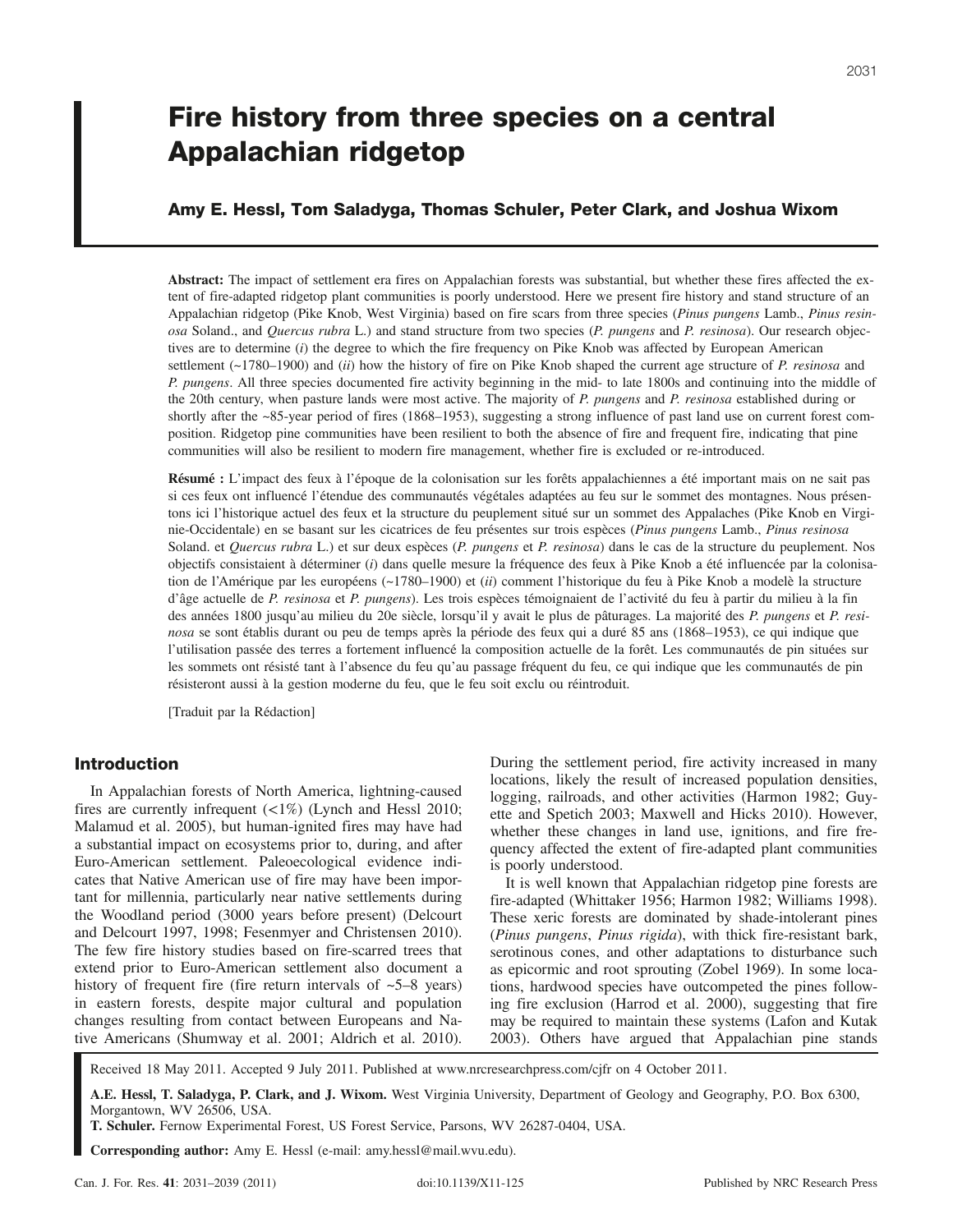Fig. 1. Study area map showing the location of Pike Knob Preserve, fire scar sample locations for Pinus resinosa (+), Quercus rubra (\*), and P. pungens ( $\blacktriangle$ ) and age structure plots (P. resinosa) and transects (P. pungens) ( $\blacklozenge$ ). The single symbol for the Q. rubra sample location represents a small plot at which 16 cross sections were collected (Schuler and McClain 2003).



might be sustained in the absence of fire, especially on infertile sites with little soil development (Zobel 1969; Barden 1977; Brose and Waldrop 2006). It is unclear whether frequent fire and other land use activities during Euro-American settlement caused pine communities to extend their local range (Barden and Woods 1976; Harmon 1982) or whether frequent fire has been a component of these ecosystems for centuries (Aldrich et al. 2010). Appalachian ridgetop pine forests, though limited in spatial extent, contain many rare species and are a high priority for conservation in eastern North America (Zobel 1969; Brose and Waldrop 2006). Questions about the role of fire in these systems are critical to managers interested in maintaining resilience in natural ecosystems (Bengtsson et al. 2003) as the limited extent of these ridgetop pine forests makes them vulnerable to exotic plant invasions, climate change, disease, disturbance, and other stochastic events.

Two species of special concern in the pine communities of the central Appalachian Mountains are Table Mountain pine (Pinus pungens Lamb.), endemic to the Appalachian Mountains, and red pine (Pinus resinosa Soland.), a glacial relict where it occurs in the central Appalachian Mountains (Stephenson et al. 1986) (Fig. 1). In West Virginia, both species occur naturally in small populations that have been further isolated and fragmented by human disturbance and settlement. Both species benefit from fire, but each maintains a different suite of adaptations to fire. Pinus pungens is a small scrub pine that occurs on high-elevation, xeric ridgetops throughout the Appalachian Mountains. Its adaptations to fire are consistent with low, moderate, and high severity fire regimes, including thick bark, deep rooting habit, self-pruning limbs, precocious reproduction, and serotinous cones (McIntyre 1929; Barden 1977; McCune 1988; Keeley and Zedler 1998). The absence of fire since the mid-20th century has lead to a decline in regeneration of P. pungens in portions of its range (Barden 1977; Waldrop and Brose 1999; Lafon and Kutak 2003; Brose and Waldrop 2006).

Pinus resinosa is common throughout northeastern North America where its range extends from Newfoundland south to West Virginia (Fig. 1). In West Virginia, it occurs in only two small populations thought to be relicts of the last glacial period (Stephenson et al. 1986). Pinus resinosa's adaptations to fire are consistent with low, moderate, and possibly high severity fire. It has thick bark, an elevated crown, and is self-pruning (Keeley and Zedler 1998; Jackson et al. 1999). Pinus resinosa has restrictive seedbed requirements, including exposed mineral soil, and may benefit from the open environments created by fire (Ahlgren 1976). Historical fires in red pine stands within its typical range were of low to moderate intensity, with fire return intervals ranging from about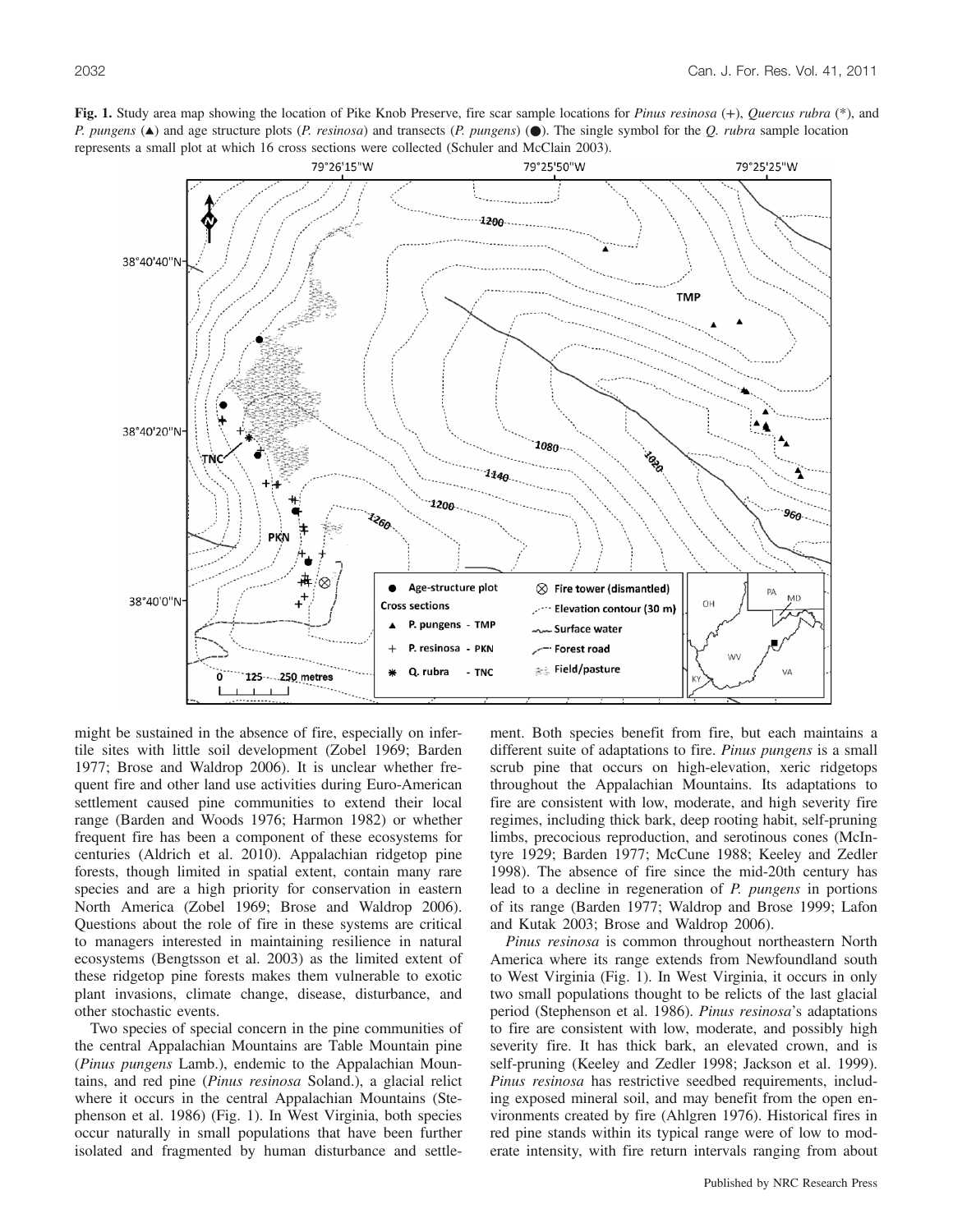15 to 30 years, but occasionally high severity fires with intervals of 50 years or more occurred (Bergeron and Brisson 1990; Roberts and Mallik 1994). Other researchers have observed shorter fire intervals corresponding to the period of local Euro-American settlement (Drobyshev et al. 2008). Though the fire history and disturbance response of red pine is fairly well understood within its typical range, less is known about the fire history of smaller relict stands and adjacent oak–pine communities (Schuler and McClain 2003).

Like much of the eastern deciduous forest, forests of West Virginia experienced major changes during Euro-American settlement. These changes may have been direct via land clearing (Clarkson 1964; Jurgelski 2008), as well as indirect through changes in Native American land use resulting from the introduction of disease, migrations, and warfare. Following settlement, Euro-American impacts on fire regimes likely continued, as traditional agricultural methods brought from Europe included fire as a management tool, particularly for improving pastures for grazing animals (Jurgelski 2008). From the 1930s to the 1950s, much of West Virginia's agricultural land was abandoned, allowing forests to regrow and fuel contiguity to increase, likely altering the fire regime once again. During the same time period, fire suppression became more effective (Jurgelski 2008). Some of these social and cultural changes may be reflected in both the fire history and current stand structure of central Appalachian pine forests.

Here we present fire history and stand structure data for an Appalachian ridgetop (Pike Knob, West Virginia) based on fire scars from three species (P. pungens, P. resinosa, and Quercus rubra L.) and stand structure from two species (P. pungens and P. resinosa). Our research objectives are to determine  $(i)$  the degree to which the fire frequency on Pike Knob was affected by European American settlement  $(-1780-1900)$  and *(ii)* how the history of fire on Pike Knob shaped the current age structure of both *P. pungens* and P. resinosa.

# Study area

Pike Knob Preserve, managed by The Nature Conservancy (TNC), is a 650 ha preserve within the mixed hardwood region of the central Appalachian Mountains. The preserve contains a small  $(\sim 2$  ha) isolated stand of *P. resinosa*, as well as several cliff-edge pine communities (P. pungens, P. virginiana, P. rigida). Pike Knob is located in the ridge and valley physiographic province in Pendleton County, West Virginia (38°40′3″N and 79°26′18″W). Elevations within the preserve range from 1250 to 1310 m. The cliff and ridgetop communities of P. resinosa and P. pungens are underlain by resistant sandstones, quartzites, and conglomerates. Outcrops are Tuscarora sandstone. Soils are primarily of Tuscarora sandstone parent material and are acidic, stony, and characterized by low nutrient levels (Stephenson et al. 1986).

The region lies in the rain shadow of the high ridge of the western Allegheny Mountains, with average annual precipitation of 90 cm/year (NOAA-NCDC, West Virginia Division 6). The average monthly temperatures for January and July are 0 °C and 23 °C, respectively (NOAA-NCDC, West Virginia Division 6). Vegetation along this portion of North Fork Mountain includes a mixture of oak–pine forest, northern hardwood forest, grass balds, and the southernmost stand of red pine. Ridgetops, however, are populated by herbaceous and grass species such as silvery nailwort (Paronychia argyrocoma (Michx.) Nutt.), three-toothed cinquefoil (Sibbaldiopsis tridentate (Aiton) Rydb.), rusty woodsia (Woodsia ilvensis (L.) R. Br.), Canada mountain-ricegrass (Piptatherum canadense (Poir.) Dorn), and poverty oatgrass (Danthonia spicata (L.) P. Beauv. Ex Roem. & Schult.). Several exotic invasive species are also present, including cheat grass (Bromus tectorum L.), spotted knapweed (Centaurea maculosa Lam.), and vipers bugloss (*Echium vulgare L.*).

Once thought to be largely uninhabited prior to Euro-American settlement, the uplands of West Virginia were extensively used by prehistoric people, though use was likely concentrated along primary stream floodplains and river valleys (Lesser 1993). Ridgetops and other high areas contain evidence of a diverse array of short-term sites, particularly in areas conducive to travel (gaps or saddles), but long-term settlement was more common in the valleys and floodplains (Lesser 1993). Like the natives before them, European settlers initially favored river valleys for agriculture and settlement. European settlement of Pendleton County began ca. 1747 when farmers cleared valleys for agriculture and pasture, often with the use of fire (Brooks 1911). However, settlement did not extend into the high-elevation mountain regions until ca. 1850 (Morton 1910).

We used data from three locations within the Pike Knob Preserve: (i) a nearly monospecific stand of *P. resinosa* on the west-facing upper slope of the mountain; *(ii)* a  $Q$ . *rubra* dominated stand adjacent to the P. resinosa stand, sampled as part of a previous study (Schuler and McClain 2003); and (*iii*) a cliff pine stand dominated by *P. pungens*, *P. rigida*, and P. virginiana located along the south-facing edge of an east–west trending outcrop of Tuscarora sandstone (Fig. 1).

# Methods

#### Fire history

Due to the sensitive nature of the P. resinosa stand, we did not collect cross sections from living trees. Instead, we searched the entire stand for remnant snags, stumps, and logs. We cut complete cross sections with a chainsaw from all snags, downed logs, and stumps regardless of whether we were able to identify the presence of any fire scars in the field. Fieldworkers took samples at approximately 10 to 15 cm above the ground, unless a fire scar was visible, in which case we collected samples to maximize the number of fire scars. Complete cross sections were collected from a small oak stand just north of the *P. resinosa* stand as part of previous study (Schuler and McClain 2003). Seventeen basal cross sections were collected from Q. rubra in a 0.06 ha area that had been illegally cut during the spring of 2002. Samples were collected from cuts stumps at about 10 to 15 cm above the ground.

To develop a long history of fire from the P. pungens stand, we searched along a cliff edge for fire-scarred P. pungens. Due to concerns about the conservation of this species, we sampled partial cross sections from 10 live fire-scarred trees, targeting the oldest trees with the largest number of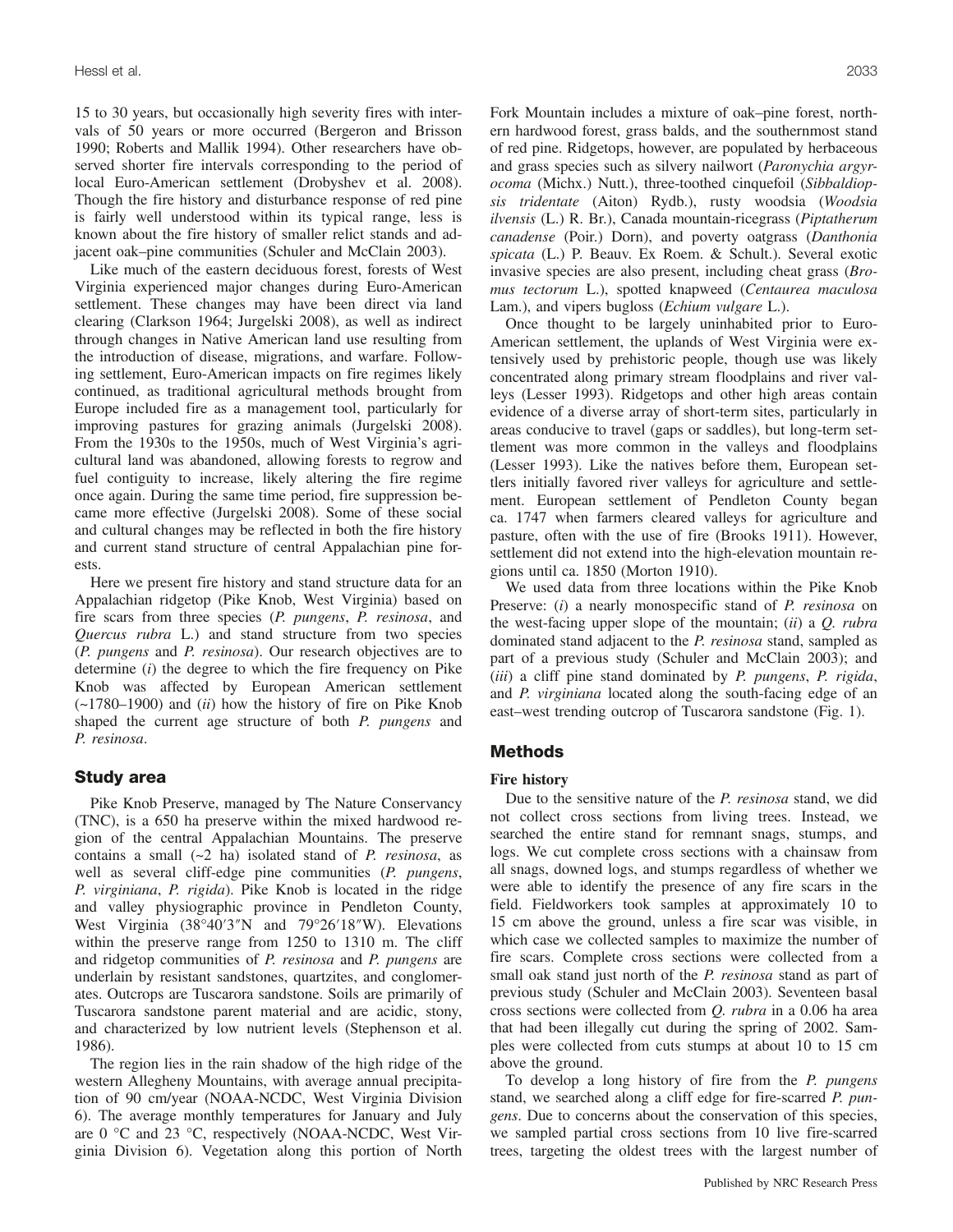Table 1. Number of trees, scars, and injuries for each species, fire season (D, dormant; E, early earlywood; MLA, middle earlywood – late earlywood – latewood), length of the fire history records for each species, and WMFI (Weibull median fire interval) and MFRI (median fire interval) (10% and two trees scarred).

| <b>Species</b> | No. of<br>trees | No. of<br>scars/injuries | Fire season<br>(D/E/MLA) | Earliest<br>ring | Latest<br>ring | Earliest<br>fire/injury | Latest<br>fire | <b>WMFI/MFRI</b> | No. of<br>intervals |
|----------------|-----------------|--------------------------|--------------------------|------------------|----------------|-------------------------|----------------|------------------|---------------------|
| P. resinosa    | 25              | 64/11                    | 16/56/28                 | 1801             | 2008           | 1868/1827               | 1974           | $6.3*77.1$       | 12                  |
| Q. rubra       | 16              | 1/7                      | 89/11/0                  | 1850             | 2001           | 1885/1868               | 1962           | NA               |                     |
| P. pungens     |                 | 20/1                     | 12/53/35                 | 1770             | 2010           | 1887/1828               | 1953           | $7.9/9.4*$       |                     |
| Total          | 51              | 92/16                    | 23/51/26                 | 1770             | 2010           | 1868/1828               | 1974           | 8.6/10.6         |                     |

Note: An asterisk (\*) indicates the appropriate fire return interval model based on Kolmogorov–Smirnoff distribution test (Grissino-Mayer 2001). NA, there were not enough intervals (two) to calculate WMFI or MFRI for Q. rubra.

fire scars. We also sampled all stumps, snags, and logs encountered with visible fire scars present.

#### Age structure

We delineated and digitized the extent of the P. resinosa stand in a GIS from a 2007 aerial photograph (USDA Forest Service 2008). We then randomly located five sample points throughout the stand using the Hawth's Tools extension developed for ESRI's ArcMap (www.SpatialEcology.com), where we recorded slope, aspect, and elevation at each point. We also recorded the distance and compass bearing to the  $\sim$ 10 nearest living *P. resinosa* trees. For each tree, we recorded species and diameter at breast height (DBH) and collected two increment cores from the base of each tree to obtain approximate recruitment dates ( $n = 63$  trees). Because the P. pungens stand is linear in shape, we collected increment cores for age structure along four 40 m transects beginning at a baseline running along the top of the cliff edge and continuing uphill into the stand. Along each transect, we collected two increment cores from the base of the nearest tree at 4 m intervals ( $n = 40$  trees). We included all cross sections with the pith present in the age structure as well (*P. pungens*,  $n = 16$ ; *P. resinosa*,  $n = 5$ ).

#### Laboratory methods

All tree cores and cross sections were allowed to air dry. We mounted increment cores and sanded all tree ring specimens according to standard dendrochronological methods (Stokes and Smiley 1968; Speer 2010). We used progressively finer grades of sandpaper (40–1000 grit) to create a flat surface and polish each core or cross section until individual cells were visible under a stereomicroscope. Using skeleton plots, we visually cross-dated cores and cross sections against a master chronology derived from the cores of living trees, as well as the record from the North American Drought Atlas (point 247) (Cook and Krusic 2004). We identified fire scars in cross sections based on the presence of cambial injury and subsequent curl of woundwood in P. resinosa and P. pungens and based on cambial injury and compartmentalization in Q. rubra (Smith and Sutherland 1999). Because cambial injuries can arise from many sources, particularly in oak (McBride 1983; McEwan et al. 2007a), we used conservative methods to define fire scars. If identification of an injury as a fire scar was at all suspect and no other trees of the same species had a clear fire scar in the same year, we recorded it as an injury. We dated all fire scars and injuries to the season (early earlywood (E), middle earlywood (M), late earlywood (L), latewood (A), dormant (D), or unknown (U)) based on the position of the scar within the annual ring. We assigned dormant-season fires to the year prior to the scar unless scars occurred in other trees during the earlywood season of the following year, in which case we assigned events to the subsequent year. West Virginia has two fire seasons, spring and fall, but larger burned areas typically occur in fall (Lynch and Hessl 2010).

We developed age estimates for each tree derived from cross-dated increment cores (two from each tree) collected as close to the base of each tree as possible  $(<10$  cm). If the pith was missed by more than two rings (*P. resinosa* =  $45\%$ , *P. pungens*  $= 74\%$ , we made corrections according to the curvature of the innermost visible rings (Arno and Sneck 1977). Due to the inherent error in age estimation, we collapsed ages into 10-year bins.

# **Results**

#### Fire scars

The three species recorded unique but complementary records of past fire (Table 1; Fig. 2). Fire scars in P. resinosa were most common, averaging 2.5 scars/tree compared with 1.8 scars/tree for P. pungens and 1.5 scars/tree for Q. rubra. Mean fire return intervals reflect these differences among the three species. For example, the mean estimated fire return interval (MFRI) for fires affecting  $\geq 10\%$  of samples and at least two trees is shortest for *P. resinosa* (MFRI = 7.3 years) and slightly longer for *P. pungens* (MFRI  $= 7.9$ ). Though we only identified two intervals affecting  $\geq 10\%$  of samples and at least two trees for  $Q$ . *rubra* (25 years and 43 years), the MFRI appears substantially longer than for the pines. All three records documented fire activity beginning in the midto late 1800s and continuing into approximately the middle of the 20th century. Though the time period covered by the Q. rubra cross sections is considerably shorter than that of the pines, the period of frequent fires is approximately the same (Fig. 2). Both pine species have injuries prior to the first fire scar in 1868; however, these injuries are infrequent and do not coincide with other injuries or fire scars, so we did not include them as fires here.

Fire season is less consistent across the three species. Fire season was difficult to determine in the Q. rubra cross sections as scars most commonly occurred between rings during the dormant season (89%) (Table 1). For P. resinosa and P. pungens, scars occurred predominantly in the dormant or earlywood portions of annual rings (72% and 65%, respectively), suggesting a spring fire season. Both P. resinosa and P. pungens cross sections also recorded fires (28% and 35%,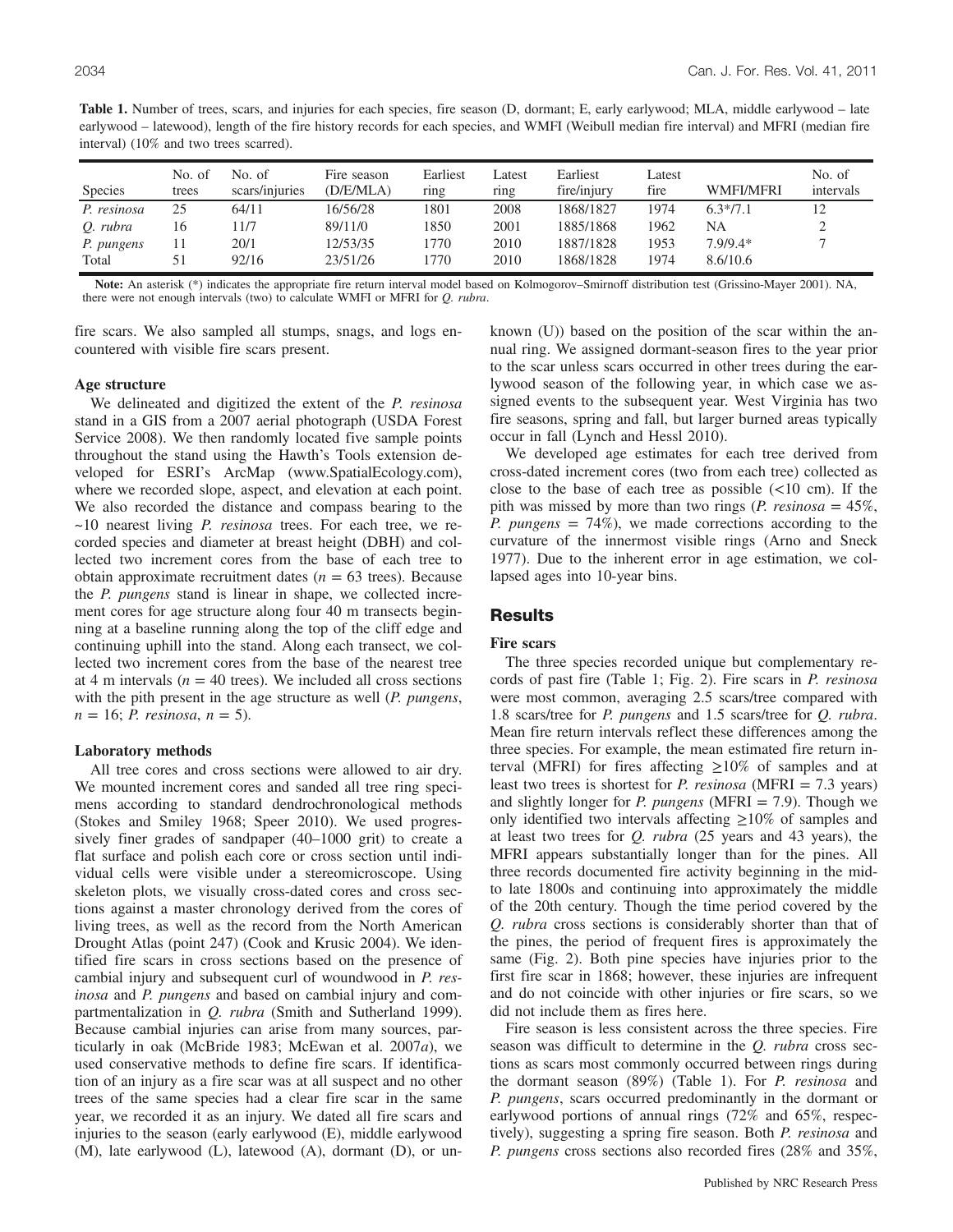Fig. 2. Fire history for 52 trees, stumps, and logs from Pike Knob Preserve, West Virginia. (A) Number of samples (line) and percentage scarred (bars), (B) fire chart, and (C) fire years that represent more than 10% and two or more of all recorder trees scarred. Horizontal lines in (B) represent individual trees or remnants, broken lines represent the years prior to the first fire scar, vertical lines indicate fire scars, and inverted triangles indicate injuries. Inner ring dates are denoted by a forward slash, outer ring dates are denoted by a backward slash, pith dates and bark dates are denoted by a short vertical line.



respectively) in M, L, or A positions indicative of midsummer or fall fires. These results are consistent with the two fire seasons documented by historical observations (Lynch and Hessl 2010).

Nine fire years were recorded by at least two species, and one fire year was recorded by all three species (1953; Table 2). The *P. resinosa* stand and the *Q. rubra* stand, which are immediately adjacent, recorded the most fire years in common (five), though the Q. rubra and the P. pungens stands have three synchronous fire years. Though 1911 was a major fire in P. resinosa (20 of 44 recorder trees scarred), no Q. rubra or P. pungens trees were scarred by this fire. A fire in 1910 affected both *Q. rubra* and *P. pungens* but was not recorded by *P. resinosa*. It is unlikely that this pattern represents a dating error as other large fire years before and after this event are common to trees across sites. It is also unlikely that this pattern developed from seasonal assignment as several P. resinosa have latewood scars in 1910. Rather it appears that 1910 and 1911 were large fire events that burned different portions of the study area.

#### Age structure

Peaks in establishment, especially for P. resinosa, coincided with periods of frequent fires (Fig. 3). Though two living individuals predate this period, the majority of P. resinosa and P. pungens currently on the landscape established during or shortly after the ~85-year period of fires (1868– 1953) on Pike Knob. A second pulse of establishment ap-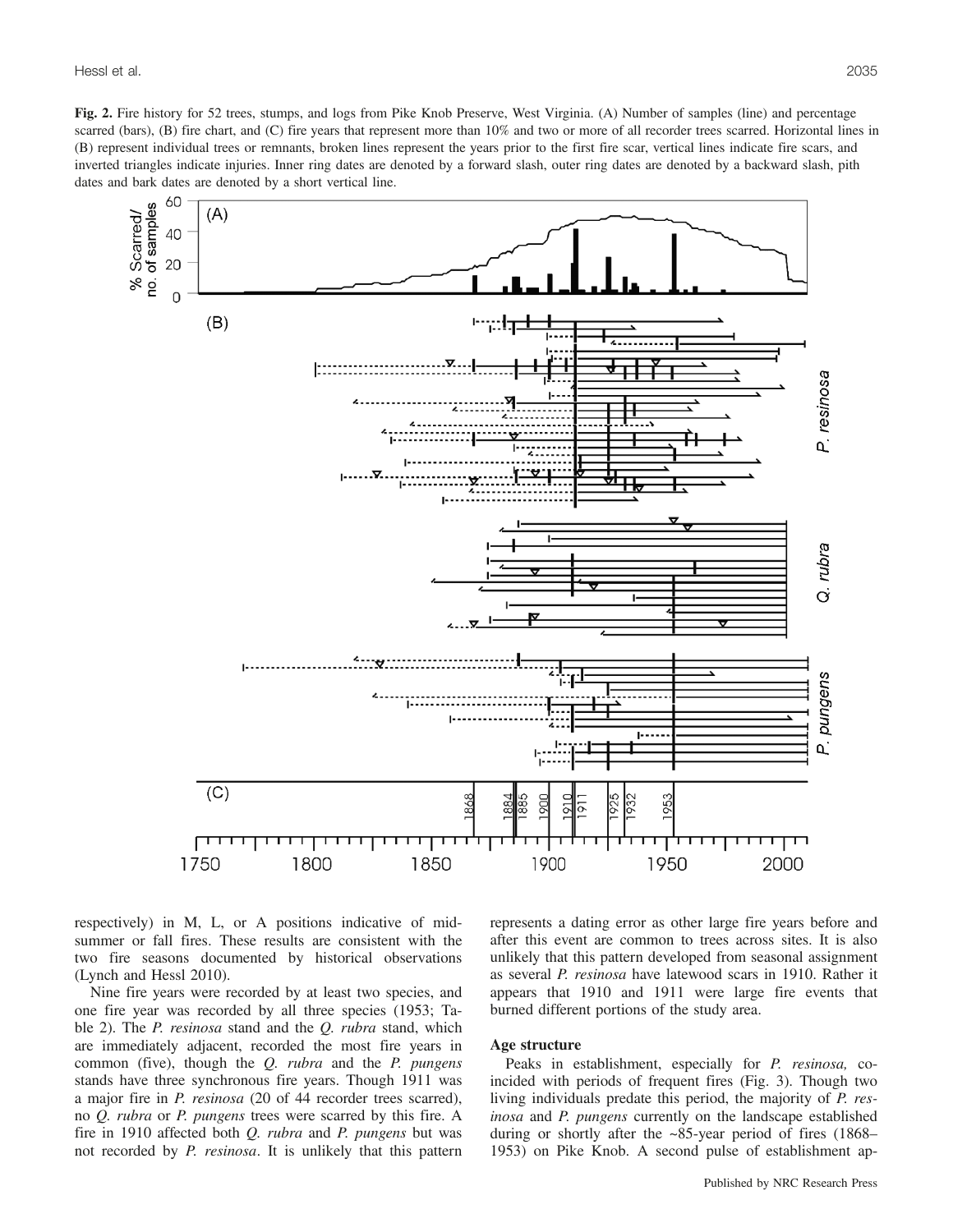Table 2. Fire years observed in common across more than one species (although note that 1911 is not included because it affected only P. resinosa).

|           | Scars/injuries |          |            |  |  |  |
|-----------|----------------|----------|------------|--|--|--|
| Fire year | P. resinosa    | Q. rubra | P. pungens |  |  |  |
| 1868      | 1/1            | 1/0      | 0/0        |  |  |  |
| 1885      | 1/1            | 2/0      | 0/0        |  |  |  |
| 1894      | 1/0            | 0/2      | 0/0        |  |  |  |
| 1900      | 4/0            | 0/0      | 1/0        |  |  |  |
| 1910      | 0/0            | 3/0      | 4/0        |  |  |  |
| 1919      | 0/0            | 0/1      | 2/0        |  |  |  |
| 1925      | 7/1            | 0/0      | 2/0        |  |  |  |
| 1953      | 2/0            | 5/1      | 8/0        |  |  |  |
| 1962      | 1/0            | 1/0      | 0/0        |  |  |  |

Note: Included here are both fire scars and injuries.

pears after fire cessation in 1953 (though note that one tree recorded a fire in 1972). This secondary peak in regeneration may be due to the absence of recent fires thinning postfire regeneration. The absence of regeneration in the last 20 years is likely real in both species as we searched for seedlings (trees less than 1.37 m in height) in our plots and transects and found none. The spatial arrangement of P. pungens tree ages reflects the fire history at the site. The oldest trees are located on the cliff edge where fires would be less likely to spread due to the absence of continuous fuel. One P. pungens established in 1739 on a protected cliff edge is the oldest known individual of that species (Eastern OLDLIST, http://www.ldeo.columbia.edu/ ~adk/oldlisteast/).

# Discussion and conclusions

Though the three sites were located within less than 2 km of each other, the annual record of fire across the three sites and three species was less consistent than expected. Synchroneity (or lack thereof) of fire years across sites may be a function of proximity, the fuel structure under each forest type, and the tendency of each species to record fires (Hare 1965; McBride 1983). The most recent fires (e.g., 1925 and 1953) were recorded by more trees and species than older events (e.g., 1868, 1911). This could be a function of better preservation of fire scars during recent decades rather than a true measure of the spatial extent of previous fires. Regardless, the two major 20th century fires were relatively extensive and may have even spanned a hardwood-dominated drainage between the stand of red pine and Table Mountain pine (Fig. 1).

Though the records for P. resinosa and O. rubra were most similar and the stands were immediately adjacent, differences in fire history across species may be a function of morphological characteristics of the species. Oaks are not consistent recorders of fire (Guyette and Stambaugh 2004) and may contain wounds from other causes that are indistinguishable from fire scars (McEwan et al. 2007b). Fires might have burned through both pine and oak but were only recorded by the pines, especially if fires burned through the oak litter at temperatures too low to create fire scars (Smith and Sutherland 1999). Two injuries in Q. rubra in 1894 coincide with a single fire scar in P. resinosa, suggesting that a

low-intensity fire may have occurred in the *O. rubra* and P. resinosa in that year. When oaks do record fires, they continue to decay following injury and many wounds completely close, leaving no obvious scar (Smith and Sutherland 2001), so fire history records from oaks may be conservative records of past fire. Here, we used complete cross sections of Q. rubra; nevertheless, fires in the oak stand were either not as common as in the pine stands or did not burn at sufficient temperatures to produce scars in the oak. Even though fewer fires were recorded in the oak, the fire frequency may be higher than in similar oak stands in the region due to the stand's proximity to P. resinosa.

Pinus resinosa recorded the most fires but also may be the most reliable recorder. Pines, in general, produce fire scars more readily than other genera due to the higher resin content of the bark. The presence of resin exuded around fire scars may thus enhance the likelihood of subsequent scarring (McBride 1983) and may improve the preservation of the wood after scarring has occurred (Verrall 1938). Pinus resinosa needles are among the most flammable of all pines in the United States (Morgan Varner, personal communication, 2011), making P. resinosa stands highly susceptible to frequent fire given sufficient ignition sources.

Despite differences in susceptibility to scarring, all three species record the earliest fires within a range of 19 years (1868–1887). Seven samples were present on the landscape between 1825 and 1850 but were not scarred during this period. Clearly, this was a period of reduced fire activity. All three species record a similar period of frequent fires (late 19th to mid-20th century) and a steep reduction of fires after 1953. Clarkson (1964) describes a period of frequent and intense fires occurring between 1863 and 1908 in Pendleton, Randolph, Grant, and Tucker counties of West Virginia, beginning with an escaped campfire from Confederate Army scouts and ending in logging-related fires in 1908. The fires that we document here might have been associated with these previously described historical events. However, the near absence of fire prior to 1868 is inconsistent with the results of Aldrich and others (Aldrich et al. 2010), who observed fires occurring every ~5 years from 1705 to 1930 in a similar ridgetop pine community approximately 200 km south of Pike Knob. The land use history of Pike Knob, though not unique, indicates that activities following early settlement may have been important drivers of ecological change, particularly in eastern forests where lightning ignitions are limited.

In the early 19th century, the south branch of the Potomac was a major cattle-raising section of the mid-Atlantic region, supplying cattle to Philadelphia, Baltimore, and other cities. By 1822, most people of moderate means were engaged in cattle raising in glades (Rice 1970). Clearing land for pasture was one of the major uses of fire during settlement in the Appalachian Mountains (Jurgelski 2008). The increase in fire activity beginning in the mid- to late 1800s may have resulted from a shift from subsistence agriculture to marketbased livestock production. The population density of Pendleton County reached its maximum during this period as well, reaching a peak of  $~6$  humans/km<sup>2</sup> in 1940, declining rapidly thereafter to approximately 3.8 humans/km2 in 1970 (www.census.gov; Morton 1910). Guyette and Spetich (2003), working in Arkansas, observed that human population density was associated with changes in fire regimes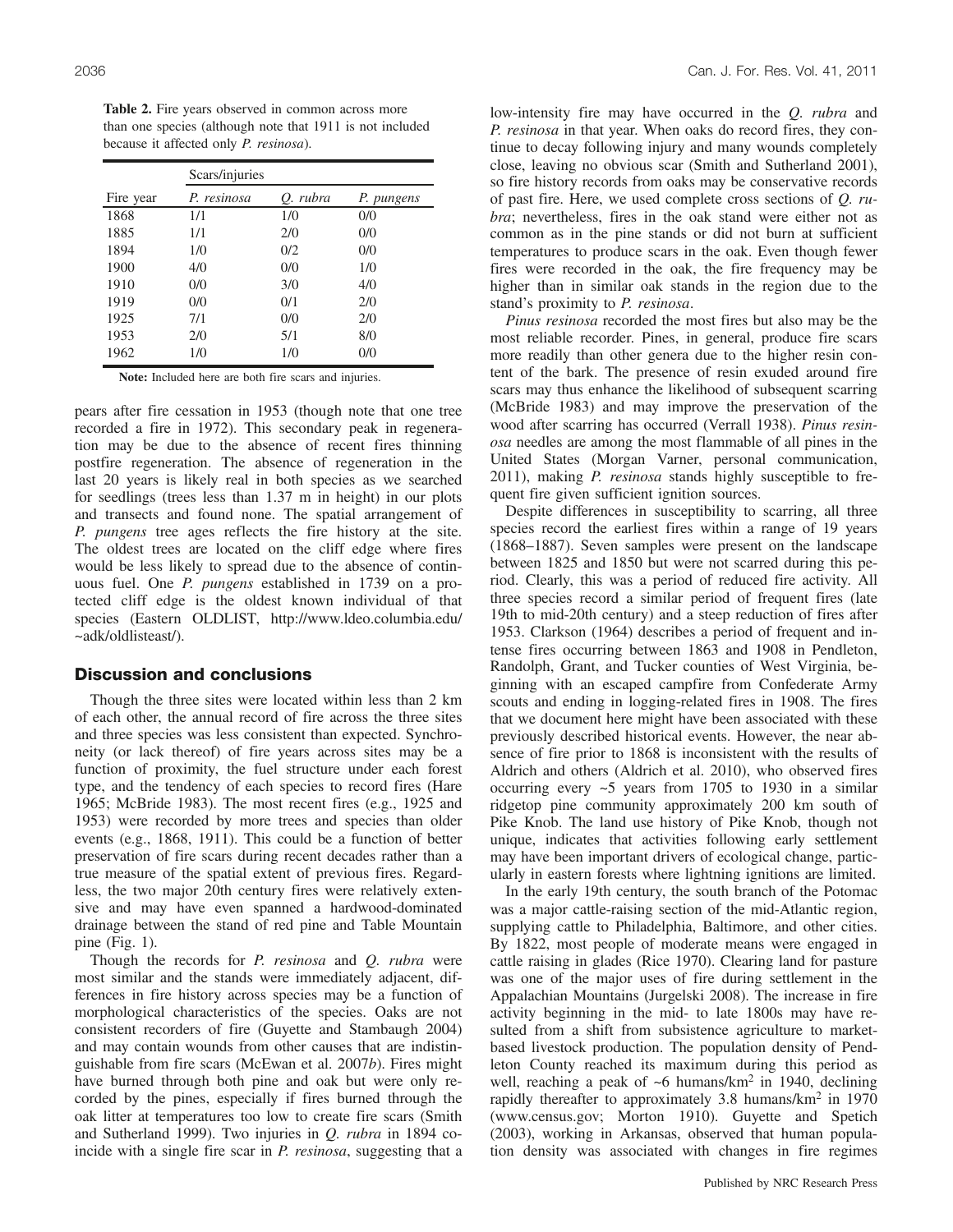Fig. 3. (A) Percentage scarred over time when  $\geq$  two trees record fire and (B) age structure of *Pinus resinosa* and *Pinus pungens*. Solid bars are pith or estimated pith dates from plots or transects; open bars are pith dates from cross sections from fire scarred trees, snags, or stumps.



Pinus pungens

such that moderate populations positively correlated with fire activity, whereas low and high population densities were negatively correlated. They observed a peak in fire frequency when human populations were approximately 5 humans/ $km^2$ , a value on par with the highest densities observed here  $(-6 \text{ humans/ km}^2)$ . Though human population density in Pendleton County was highest during the period with the highest fire activity, this period also corresponds to a change in land use with known connections to ignitions (grazing), so changes in the fire regime may reflect both human population density and a change in land use.

Prior to the late 1800s, we have little evidence of fire on the landscape and either little regeneration of pines or few surviving trees. The low fire activity prior to the mid- to late 1800s may be a result of a diminishing record of fire history with time or the absence of human ignitions. Like all paleoecological records, fire histories derived from fire scars suffer from the "fading record problem" or reduced replication with time. Fire-scarred stumps, snags, and other remnant material decompose relatively rapidly in the humid climate of the eastern United States. In addition, subsequent fires can burn off earlier fire scars. Additional data from fire scars or soil charcoal could confirm whether a major change in the fire regime occurred following settlement (~1868), as we observe here.

Though the absence of fire prior to 1868 requires further investigation, the ecological effects of the fires between 1868 and 1953 left a legacy visible today. Nearly all of the P. resinosa and P. pungens trees that we sampled established during or immediately after those fires. The absence of fire after 1953 opened a window during which substantial establishment of both species occurred, particularly P. pungens. Without subsequent fires, these *P. pungens* seedlings survived in great numbers, creating a thicket of P. pungens extending uphill from the cliff edge under which no regeneration is currently occurring. We observed that many P. resinosa have recently established in the abandoned field adjacent to the sampled stand (Fig. 1), and some regeneration has occurred in the understory of  $Q$ . *rubra* dominated stands, indicating that for P. resinosa, fire is not a prerequisite for establishment.

1850

1900

Year

1950

2000

The history of fire and stand age presented here indicate that ridgetop pine species are resilient to both the absence of fire (1800–1868, 1953–present) and frequent fire (1868– 1953). Although models suggest that fire would expand the populations of pine species on Appalachian ridgetops (Lafon et al. 2007), P. pungens have successfully regenerated in the absence of fire for a century or more (Barden 2000). Here, long-lived *P. pungens* on the cliff edge (two trees are older than 260 years) were protected from high severity fires by an open canopy and little fuel accumulation and may have served as a seed source for regeneration after fire (Zobel 1969). Establishment of P. resinosa in small openings and under the closed canopy of  $Q$ . *rubra* may sustain this relict stand in the absence of fire. Though the pines may be resilient to substantial changes in the fire regime, other species, particularly native grasses and forbs, may be more susceptible to such changes. Invasive species commonly occur on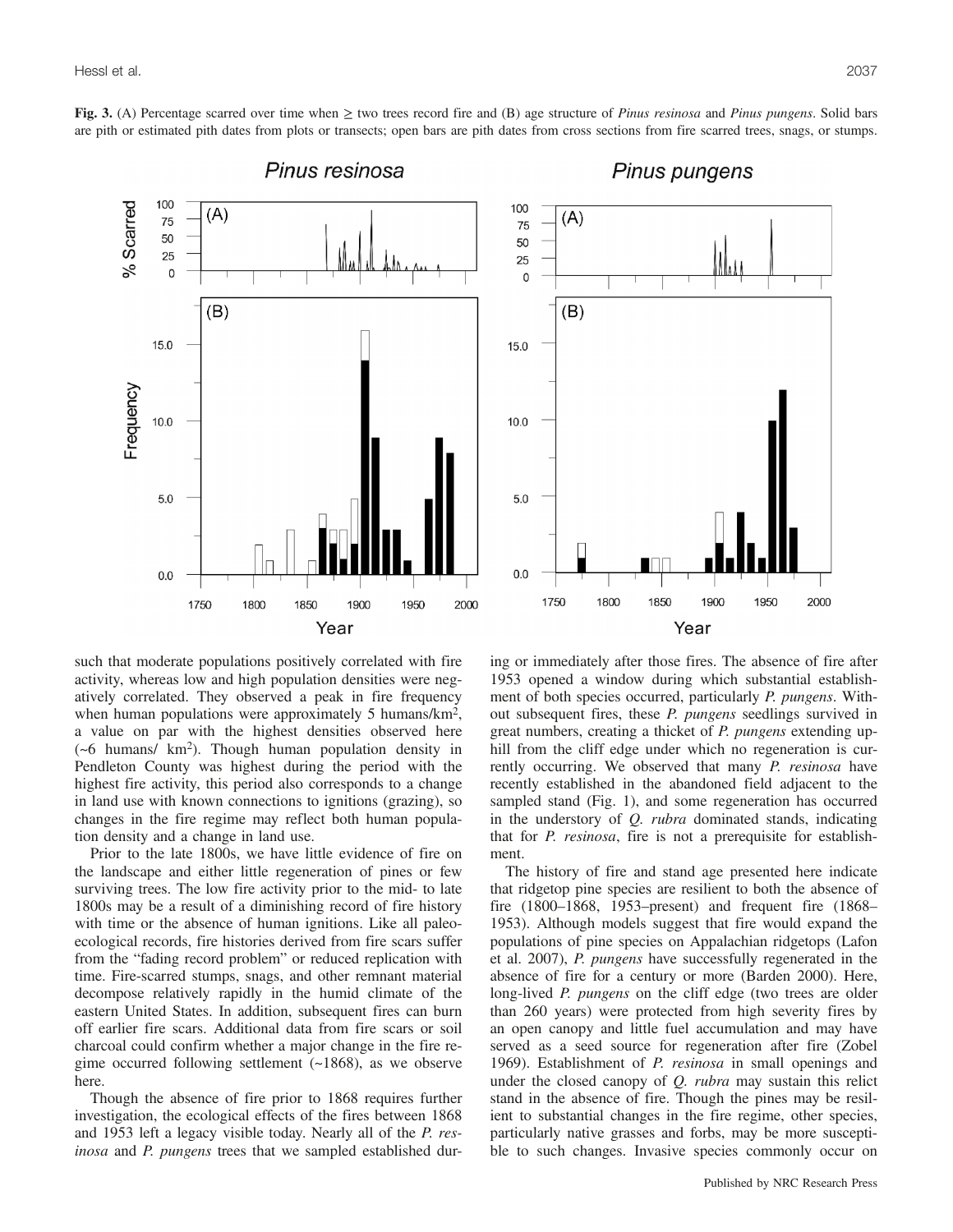central Appalachian ridgetops, and some of these species have expanded their range following fire (D'Antonio and Vitousek 1992). Pike Knob has populations of several exotic species highly sensitive to fire, including B. tectorum, complicating fire management.

Managers throughout central Appalachian Mountains are currently prioritizing dry ridgetop pine and oak communities to implement burn treatments (USDA Forest Service 2006; Thomas-Van Gundy et al. 2007). At Pike Knob and in other similar ridgetop pine communities where stand densities are high, low severity prescribed fires meant to encourage pine regeneration might result in high severity burns with less predictable consequences. The 1953 fire, and the absence of disturbance since, led to extensive pine  $(P.$  pungens and P. resinosa) regeneration. However, it is unclear whether modern prescribed fire would produce the same results because of current high fuel loads and dense forest structure. A stand-replacing fire could have major impacts on stand structure, associated vegetation, and soils. If fire continues to be excluded in the *P. resinosa* stand, recruitment will likely continue in adjacent old fields and other openings. Continued fire exclusion in the P. pungens stand would likely reduce the overall extent of the stand, but the existence of old individuals on the rocky outcrops strongly suggests that edaphic conditions will maintain a small population capable of establishing in adjacent disturbed areas. Modern management of fire in similar Appalachian ridgetops, whether fire is excluded or re-introduced, will have effects on stand structure, invasive species, and other understory plants, but it is unlikely to result in local extirpations of either pine species.

#### Acknowledgements

The authors thank Amy Cimarolli and The Nature Conservancy for their support of this project and Joshua Ash for his contributions to data collection. This manuscript was significantly improved by the comments of two anonymous reviewers.

## References

- Ahlgren, C.E. 1976. Regeneration of red pine and white pine following wildfire and logging in northeastern Minnesota. J. For. 74: 135–140.
- Aldrich, S.R., Lafon, C.W., Grissino-Mayer, H.D., DeWeese, G.G., and Hoss, J.A. 2010. Three centuries of fire in montane pine–oak stands on a temperate forest landscape. Appl. Veg. Sci. 13(1): 36– 46. doi:10.1111/j.1654-109X.2009.01047.x.
- Arno, S.F., and Sneck, K.M. 1977. A method for determining fire history in coniferous forests of the Mountain West. USDA Forest Service, Intermountain Forest and Range Experiment Station, Ogden, Utah, Gen. Tech. Rep. INT-GTR-42.
- Barden, L.S. 1977. Self-maintaining populations of Pinus pungens Lam. in the southern Appalachian Mountains. Castanea, 42(4): 316–323.
- Barden, L.S. 2000. Population maintenance of Pinus pungens Lam. (Table Mountain pine) after a century without fire. Nat. Areas J. 20: 227–233.
- Barden, L.S., and Woods, F.W. 1976. Effects of fire on pine and pine–hardwood forests in the southern Appalachians. For. Sci. 22 (4): 399–403.
- Bengtsson, J., Angelstam, P., Elmqvist, T., Emanuelsson, U., Folke, C., Ihse, M., Moberg, F., and Nystrom, M. 2003. Reserves,

resilience and dynamic landscapes. AMBIO, 32(6): 389–396. PMID:14627367.

- Bergeron, Y., and Brisson, J. 1990. Fire regime in red pine stands at the northern limit of the species' range. Ecology, 71(4): 1352– 1364. doi:10.2307/1938272.
- Brooks, A.B. 1911. Forestry and wood industries. West Virginia Geological Survey, 5: 247–249.
- Brose, P.H., and Waldrop, T.A. 2006. Fire and the origin of Table Mountain pine – pitch pine communities in the southern Appalachian Mountains, USA. Can. J. For. Res. 36(3): 710–718. doi:10.1139/x05-281.
- Clarkson, R.B. 1964. Tumult on the mountains. McClain Printing Company, Parsons, West Virginia.
- Cook, E.R., and Krusic, P.J. 2004. North American Drought Atlas. Available from http://iridl.ldeo.columbia.edu/SOURCES/.LDEO/. TRL/.NADA2004/.pdsi-atlas.html [accessed November 2010].
- D'Antonio, C.M., and Vitousek, P.M. 1992. Biological invasions by exotic grasses, the grass/fire cycle, and global change. Annu. Rev. Ecol. Systematics, 23: 63–87.
- Delcourt, H.R., and Delcourt, P.A. 1997. Pre-Columbian Native American use of fire on southern Appalachian landscapes. Conserv. Biol. 11(4): 1010–1014. doi:10.1046/j.1523-1739.1997. 96338.x.
- Delcourt, P.A., and Delcourt, H.R. 1998. The influence of prehistoric human-set fires on oak–chestnut forests in the southern Appalachians. Castanea, 63(3): 337–345.
- Drobyshev, I., Goebel, P.C., Hix, D.M., Corace, R.G., and Semko-Duncan, M.E. 2008. Pre- and post-European settlement fire history of red pine dominated forest ecosystems of Seney National Wildlife Refuge, Upper Michigan. Can. J. For. Res. 38(9): 2497– 2514. doi:10.1139/X08-082.
- Fesenmyer, K.A., and Christensen, N.L., Jr. 2010. Reconstructing Holocene fire history in a southern Appalachian forest using soil charcoal. Ecology, 91(3): 662–670. doi:10.1890/09-0230.1. PMID:20426326.
- Grissino-Mayer, H.D. 2001. FHX2 software for analyzing temporal and spatial patterns in fire regimes from tree rings. Tree-Ring Res. 57: 115–124.
- Guyette, R.P., and Spetich, M.A. 2003. Fire history of oak–pine forests in the Lower Boston Mountains, Arkansas, USA. For. Ecol. Manage. 180(1–3): 463–474. doi:10.1016/S0378-1127(02)00613- 8.
- Guyette, R.P., and Stambaugh, M.C. 2004. Post-oak fire scars as a function of diameter, growth, and tree age. For. Ecol. Manage. 198(1–3): 183–192. doi:10.1016/j.foreco.2004.04.016.
- Hare, R.C. 1965. Bark surface and cambium temperatures in simulated forest fires. J. For. 63: 437–440.
- Harmon, M. 1982. Fire history of the westernmost portion of Great Smoky Mountains National Park. Bull. Torrey Bot. Club, 109(1): 74–79. doi:10.2307/2484470.
- Harrod, J., Harmon, M., and White, P. 2000. Post-fire succession and 20th century reduction in fire frequency on xeric southern Appalachian sites. J. Veg. Sci. 11(4): 465–472. doi:10.2307/ 3246576.
- Jackson, J.F., Adams, D.C., and Jackson, U.B. 1999. Allometry of constitutive defense: a model and a comparative test with tree bark and fire regime. Am. Nat. 153(6): 614–632. doi:10.1086/303201.
- Jurgelski, W.M. 2008. Burning seasons, burning bans: fire in the southern Appalachian Mountains, 1750–2000. Appalach. J. 35: 170–217.
- Keeley, J.E., and Zedler, P.H. 1998. Evolution of life histories in Pinus. The Press Syndicate of the University of Cambridge, Cambridge, UK.
- Lafon, C.W., and Kutac, M.J. 2003. Effects of ice storms, southern